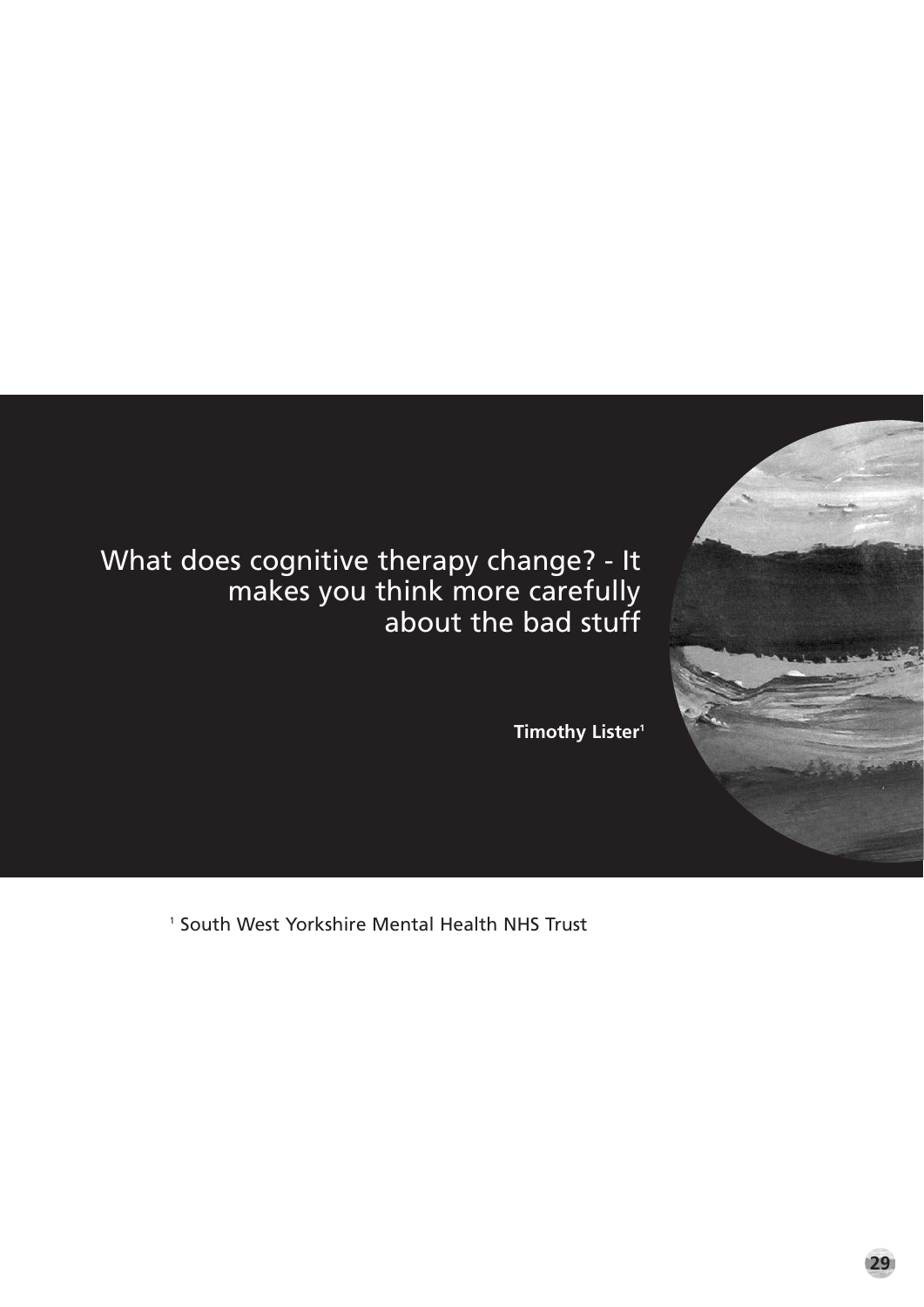### What does cognitive therapy change? - It makes you think more carefully about the bad stuff

Timothy Lister

# Abstract

There is still a good deal of debate about the exact process of therapeutic change in cognitive therapy. The search for the definitive mediator has not yet provided any coherent answers. This investigation examines the possibility that cognitive therapy affects the way we retrieve negative memories, leading to more effortful processing and reappraisal of material that does not help emotional wellbeing. It is argued that this could be a key element of the change process.

**Keywords:** cognitive therapy; CBT; autobiographical memory; depression

# Introduction

When a person becomes depressed and goes to their GP, they will be assessed using a number of fairly crude diagnostic criteria. How do they feel (hopeless/helpless)? How are they coping at work? How are their sleep pattern, appetite, concentration, and temper? The GP may note whether the person is weepy, self critical ('I'm useless!') and so on. Having decided that the patient meets the criteria for depression, the GP is most likely to prescribe an anti-depressant, request a review in a couple of weeks and then leaves the person to get on with it. In reality this process works reasonably well. The majority of sufferers recover within a fairly short time (generally less than six months) and most of these will go on to lead perfectly good and happy lives without further ado and without relapsing. Indeed, given that modern antidepressants work pretty well for many people, the validity of 'talking therapies' such as cognitive therapy may be open to question.

There is now a wealth of research papers comparing the efficacy of drugs and different forms of psychotherapy, many with equivocal findings. Indeed a comprehensive Health Technology Assessment research project (King, Sibbald, Ward, Bower, Lloyd, Gabbay and Byford, 2000) found that in primary care based treatment of depression and anxiety there was no difference between non-directive counselling, cognitive–behaviour therapy and usual GP care at 12-month follow-up. However, there does appear to be a consistent thread through the literature that supports the usefulness of certain kinds of psychotherapy. Thus, psychotherapy, in particular cognitive therapy, appears to confer some resilience to future episodes of depression, a resilience not conferred by the administration of antidepressants. In the jargon of depression research, it reduces vulnerability. Since a significant proportion of people who become depressed go on to have further episodes, any reduction in depression vulnerability sounds useful (see Ingram, Miranda and Segal, 1998 for a most elegant discussion of this area). The important question then surrounds the basic mechanics of cognitive therapy, thus: 'what does psychotherapy change inside my head that is not changed by antidepressants?'

#### The change process: How does therapy work?

The action of modern antidepressant medication is well described (Feighner, 1999). The general principle is this. Depression is caused by a neurochemical imbalance in the brain, which is corrected by antidepressant medication. So, if a depressed person's brain is short of serotonin, a Selective Serotonin Reuptake Inhibitor (SSRI) will prevent the brain absorbing so much serotonin, and the imbalance is corrected. There are one or two major flaws in the argument (see Andrews 2002) but by and large the logic is sound. Unfortunately for psychotherapy, cause and effect is not quite so obvious.

The research community has engaged in all kinds of interesting exercises to identify the important changes that take place inside people's heads as a result of

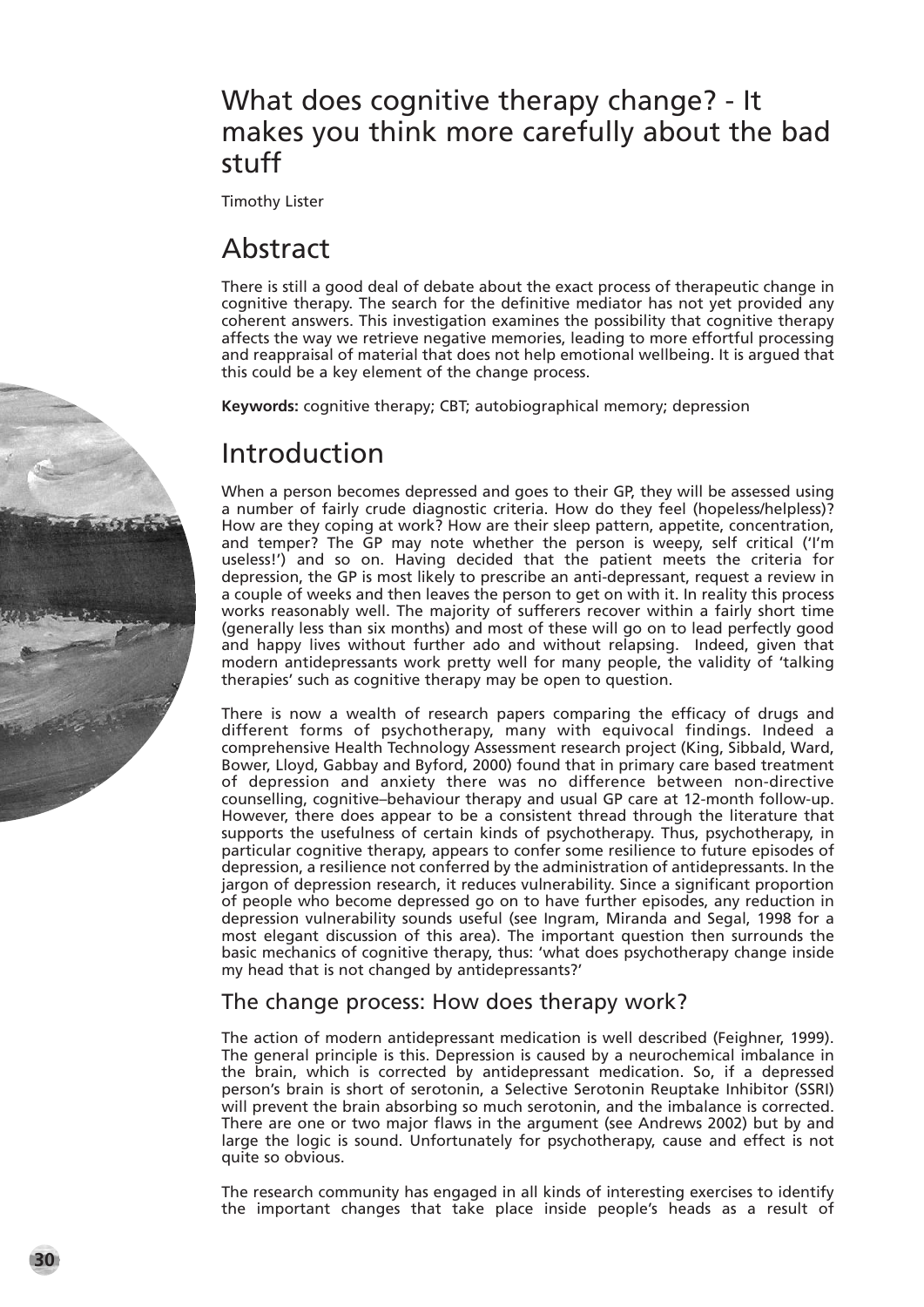psychotherapy and have not come up with much. There is good evidence that psychotherapy does have very positive outcomes. Research by colleagues in Wakefield (Lucock, Leach, Iveson, Lynch, Horsefield & Hall, 2003) highlight a range of indicators that suggest that people get better after different types of 'talking' therapy. For instance, routine measures like the Beck Depression Inventory (Beck, Ward, Mendelson, Mock, & Erbaugh, 1961), or more recently the Clinical Outcomes in Routine Evaluation – Outcome Measure (CORE – OM: Barkham, Margison, Leach, Lucock, Mellor-Clark, Evans, Connell, Audin & McGrath, 2001) show impressive improvements over the course of psychotherapy and at follow-up. Other measures such as self-esteem, social anxiety, and interpersonal functioning provide further testimony to the effectiveness of different psychotherapeutic approaches, particularly cognitive therapy (Blackburn and Twaddle 1996). Social indicators like employment are also useful as outcome measures (Billings, Cronkite, & Moos, 1983), but none of these 'outcomes' tell us much about the 'process' of psychological change, or what goes on inside a person's head after talking to a psychotherapist. Some researchers have tried to get a lead on this by predicting what should happen to a person if a particular model of psychotherapy really works according to the basic principles that guide it. Another term for this is its 'mode specific action'. Thus, psychodynamic psychotherapy, which aims to uncover and resolve unconscious conflicts, might be expected to lead to ego-strengthening. On the other hand cognitive therapy, which aims to identify and correct unhelpful thoughts, should lead to less dysfunctional thinking. However, investigations of the 'mode-specific actions' of different types of therapy for depression have failed to show much in the way of predicted differences (Imber, Pilkonis, Sotsky, Elkin, Watkins, Collins, Shea, & Leber, 1990).

A number of cognitive phenomena have been proposed as 'mediators' of change in depression, including automatic thoughts and underlying assumptions and beliefs (Whisman, 1993, DeRubeis, Evans, Hollon, Garvey, Grove, & Tuason, 1990). Such phenomena sound logical but are quite difficult to measure accurately and tend to be a bit unpredictable. There are instruments for exploring our cognitive distortions and unhelpful thinking patterns, for instance the Dysfunctional Attitude Scale (Weissman and Beck 1978) and the Automatic Thought Questionnaire (Hollon and Kendall 1980). These have been investigated in some detail over the course of an episode of depression, and there is some supportive evidence to the effect that, as people recover from depression, the scores on these measures subside (Ingram, Miranda and Segal, 1998). However, as Whisman (1993) points out, there are particular difficulties with global (overall) scores for measures such as the DAS. Thus, Power, Duggan, Lee, & Murray (1995) report a general insensitivity of the global score of the DAS, while subscales such as the dependency subscale (the sum of all responses about dependency) revealed differences between recovered depressed and non depressed groups.

The general conclusion is that self-report measures of cognitive vulnerability should focus on specific rather than global effects, a finding supported by a more recent longitudinal survey of depression (Farmer, Harris, Redman, Mahmood, Sadler, & McGuffin, 2001) which reported an inconsistent relationship between DAS scores and recovery from depression. Basically, sometimes the scores seemed to follow the path of recovery and sometimes they didn't change at all. Such findings suggest that recovery can take place in the absence of cognitive change, implying that in some people depression vulnerability remains long after overt recovery; in effect it is 'latent' or dormant. Indeed some researchers have explored this latent aspect of depression and have concluded that depressed thinking may not show itself unless the appropriate emotional state is also activated. Thus Miranda, Persons, & Nix Byers (1990) managed to alter DAS scores (creating depressed thinking) by inducing low mood in experimental participants. They concluded that depressed thinking styles were actually mood dependent, a finding that on the surface appears obvious, but suggests that moods create thoughts rather than the other way round, which is the standard line pushed by cognitive therapists. This is undoubtedly rather confusing.

Whisman (1993) also laments the relative lack of what he calls 'nonintrospective' (not directly examining one's own thoughts or feelings) experimental paradigms being used in the exploration of mediation in cognitive therapy. He cites examples from the literature of non-questionnaire methods that have been developed for the assessment of self-schema (Safran, Segal, Hill, & Whiffen, 1990). Many of these methods involve such measures as memory response latencies or recall scores (how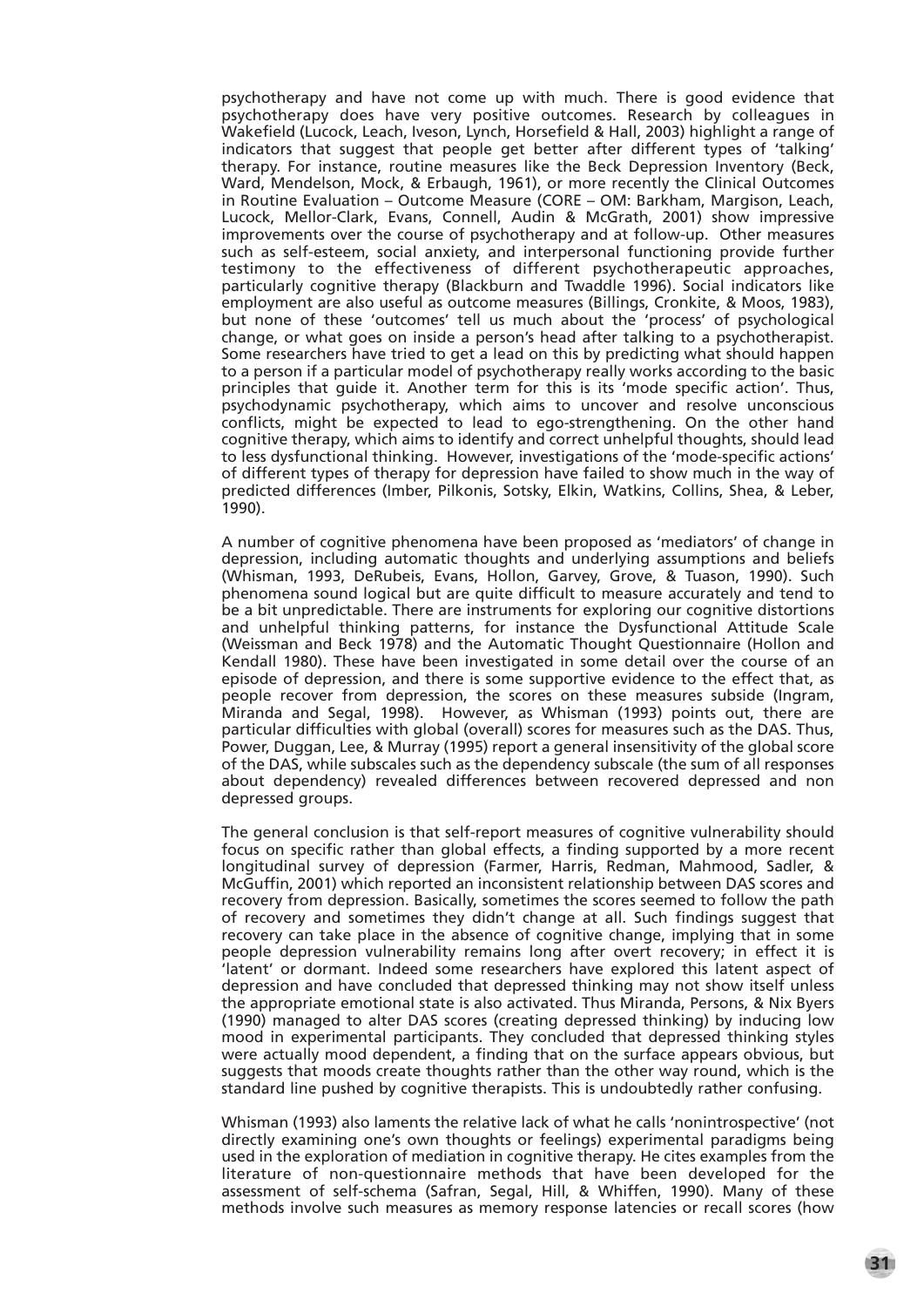long it takes to recall a memory or the amount of the memory recalled). Indeed, memory has become well established as the cornerstone in depressed thinking (Williams 1997). Firstly, it can become biased so that a depressed person only tends to recall negative events (Lloyd & Lishman 1975). Secondly, memory can become 'overgeneral'. In this case a depressed person may find it very hard to recall specific events, tending to lump things together into categories. They remember 'being at school' but find it hard to remember a particular day at school - the detail seems to have disappeared. The tendency to recall negative events more easily is not, apparently, simply because depressed people have fewer positive events in their lives. Teasdale and Fogarty (1979) demonstrated this by studying a sample of student volunteers who were not depressed and manipulating their mood using a 'moodinduction procedure'. They replicated the negative recall tendency with depressed mood, but also discovered that negative moods did not so much speed the retrieval of negative events as slow down the recall of positive events. Interestingly, in a recent article, Sheppard & Teasdale (2000) used speed of response to the Dysfunctional Attitude Scale and neutral statements to investigate the different ways these items were judged by depressed and non-depressed people. They found that nondepressed people tended to slow down when confronted with responses that veered towards a negative item or event (e.g. "People should be criticised for their mistakes"), whereas depressed people showed no selective slowing of this sort. This finding suggested that depressed people are prone to absorb negative thinking into their lives without a second thought (as it were) while the non-depressed population tend to spend a bit more time weighing it up.

All of this points to the complexity of depression, depressed thinking and the inherent difficulty understanding the mechanics of cognitive change. However, it bodes well for Whisman's (1993) conclusion that support for the cognitive mediation hypothesis would be enhanced if it could be shown that cognitive therapy produced specific effects on these nonintrospective measures of cognitive operations and structures, as well as producing effects on the other 'outcome' measures mentioned above. The findings above suggest that the impact of cognitive therapy (and other talking therapies) may more reliably be reflected in such 'nonintrospective' measures, but as yet no study has used them as a way of comparing the outcome of different therapeutic approaches in the treatment of depression. In particular, it would be interesting to compare talking treatments to anti-depressants.

# Aims of the study

This study focused on response latencies to autobiographical memory recall (the time taken to recall a memory about particular events in our lives), a nice solid nonintrospective measure as referred to by Whisman (1993). The design was what is known as 'cross-sectional', aiming to compare recall response latencies in the following three groups of people.

- People who were currently depressed at the time of the study. (CD)
- People who had recovered from depression using antidepressants alone. (RAD)
- People who had recovered from depression using cognitive therapy. (RCT)

This report is based on findings that were part of a broader study to be reported elsewhere (Lister, Barton and Morley 2003). The broader investigation used the Autobiographical Memory Test (Williams and Broadbent 1986), which focuses on the ability of depressed people to recall specific events from different parts of their lives. This involves the use of record cards with single words on them as 'cues' for memory retrieval. The study included two additional variables, the positive or negative tone of the cue word (otherwise known as valency) and the time period (otherwise known as epoch) from which the memory came (recent or remote). So for the purposes of this report, cue valency refers to the word used to elicit the memory (happy, sad, shame, treat etc), and epoch refers to one of 2 time periods; recent (the last 12 months), or remote (5 to 10 years ago). The time taken to retrieve a memory was of interest because of its non-introspective qualities. The point of this was to use naturally occurring data to test a particular theory. Previous studies using the Autobiographical Memory Test have not found particularly revealing results in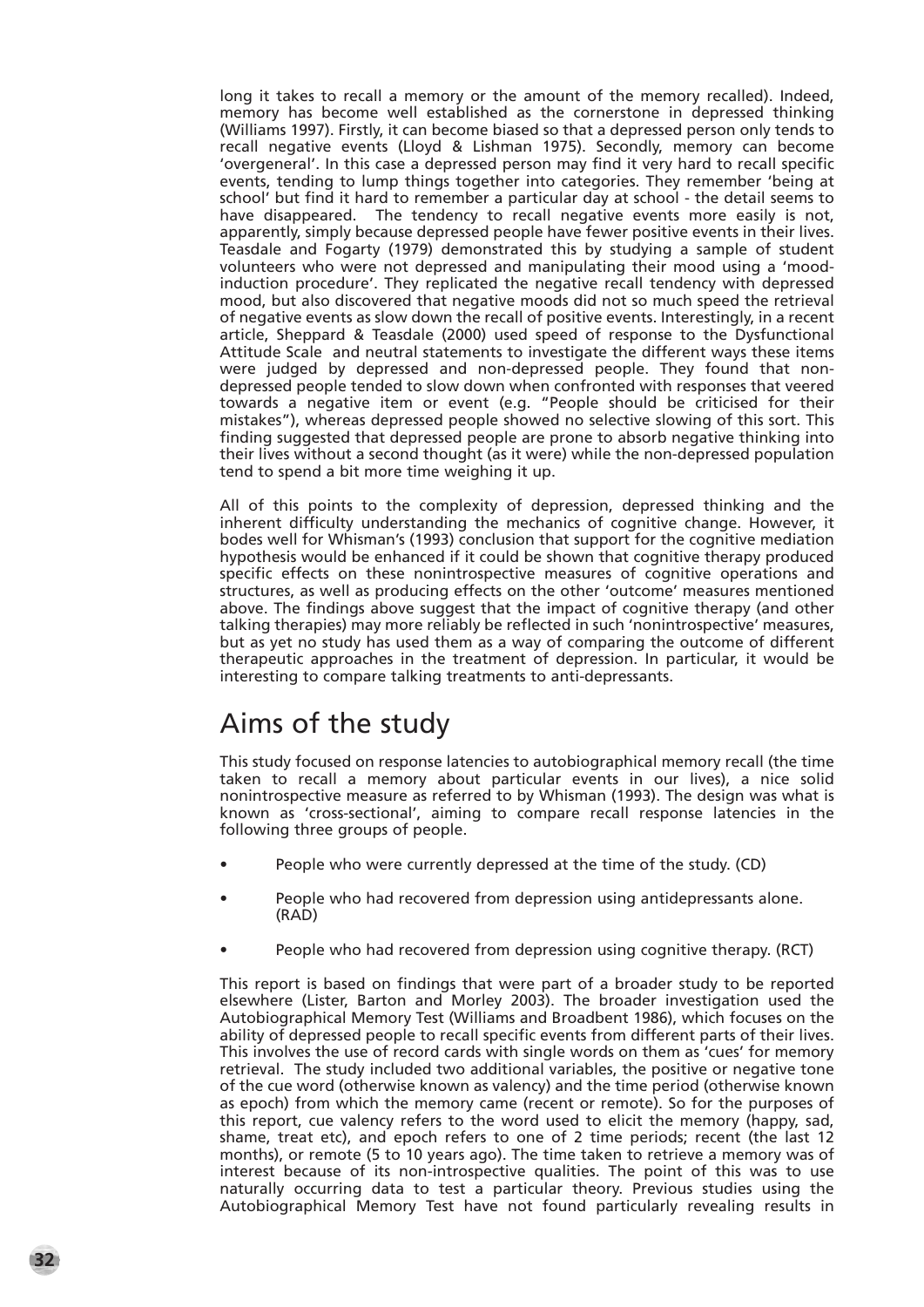relation to latency. Some investigators (Kuyken & Dalgleish, 1995; Williams & Scott, 1988) did not find any differences in the time taken to retrieve memories for groups of depressed and non-depressed people, regardless of whether the cue words were positive or negative. Other investigators, (Pierce, Morley and Trepka, 1995, Williams & Dritschel 1992) did find significant effects across both groups according to the time period (epoch) from which the memory was being sought. This showed (perhaps not surprisingly) that more remote memories took longer to retrieve than recent memories. Thus, it seemed to take more time to access a memory that was further away in time. The difference between this investigation and prior studies was the nature of the groups under scrutiny. In this study direct comparisons could be made between a depressed group (CD) and two 'recovered' groups that had experienced different treatments for their depression (RAD and RCT). This would hopefully highlight any differences in the impact of the two treatments.

### Hypotheses

The main hypothesis was that there would be a difference between the three groups in the time taken to retrieve memories when dealing with negative material. In keeping with the study by Shepherd and Teasdale (2000) the experimental assumption was that depressed people would have faster latencies to negative cue words than the two groups of people who had recovered from depression. The group receiving cognitive therapy would show the slowest response latency. Thus, the depressed group would very rapidly latch onto miserable memories whereas the cognitive therapy group would slow down as they encountered something that led them down that path, perhaps (as a result of therapy?) trying to steer away from negative memories or interpretations of the world.

The performance of the group of people who had recovered from depression using antidepressants alone would lie somewhere in-between. Where positive cue words were used it was expected that this difference would disappear.

## **Participants**

Participants were recruited through a local primary care service, and from the caseloads of practitioners in an adult psychological therapy service. Practitioners of CBT included 2 CBT trained nurse therapists, two clinical psychologists with a background in CBT, a counsellor with additional CBT training and a General Practitioner who worked in the department as a cognitive therapist. A standard letter of invitation was sent to potential participants who could opt-in if they felt inclined. The two groups who had recovered from depression were treatment and symptomfree at the time of testing, and had been so for at least three months. The currently depressed group were recruited from both services. All participants were paid a small honorarium to cover their expenses. A total of 51 people joined the project with exactly 17 in each group.

### Criteria for inclusion and allocation of participants to groups

The Inventory to Detect Depression over a Lifetime (IDDL: Zimmerman and Coryell, 1987) was used to establish that all participants had experienced at least one episode of major depression within their lifetime. The Beck Depression Inventory (BDI-2: Beck, Steer, & Brown, 1997) was used to validate their current depression status (depressed versus non-depressed). A BDI score of 17 was used as the cut-off for depression. Whilst this may appear high (10 is often viewed as a cut-off for depression), it is quite consistent with other research and provides greater differentiation than lower scores. Thus, a BDI score of 17 almost guarantees an accurate diagnosis of depression (see BDI -2 manual). The mean Beck Depression Inventory Scores were as follows: CD=25.06, RAD=8.35, RCT=9.0. This meant that whilst there was no (statistical) difference between RAD and RCT, at the time of testing both these 'recovered' groups were significantly different to the CD group in terms of symptoms of clinical depression. Although this may seem a bit obvious, it was important to establish that this was the case. In other ways, the groups were very well balanced. They were equivalent in terms of IDDL total symptom score and there was no difference in average age (mean = 45.5). There were more women than men in all three groups, this proportion being slightly greater for the CD group. **33**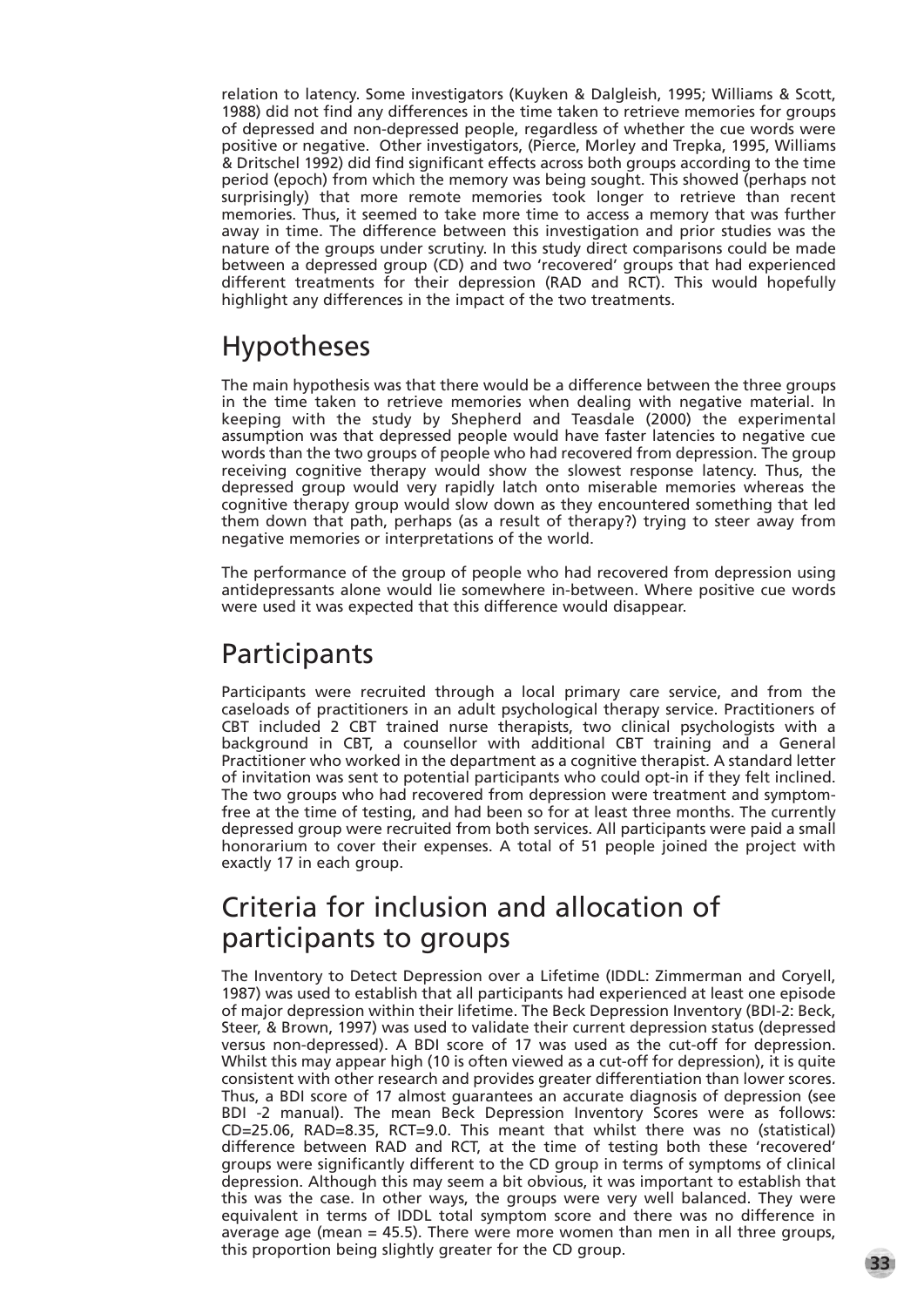### Measuring the time taken to retrieval of memory

The latency to first retrieval was recorded in seconds for all memories using a conventional stopwatch. After some dedicated practice to orient them to the time period (last year, 5 - 10 years ago), participants were given cue words (e.g. happy, funny, shame, misery) on a record card and asked to indicate verbally ("got one!") as soon as they had found a memory associated with the cue. Mean latencies for individuals and groups were then calculated according to epoch and cue word tone, as detailed in table 1.

| Time to retrieval (secs)<br>(Standard deviation) | Recovered<br>Anti-depressant CBT | Recovered   | Currently<br>depressed | Total       |
|--------------------------------------------------|----------------------------------|-------------|------------------------|-------------|
| Epoch one (last year)                            |                                  |             |                        |             |
| Positive valency (tone)                          | 16.3(10.0)                       | 19.8 (9.0)  | 11.7(5.2)              | 15.9(8.8)   |
| Negative valency (tone)                          | 17.4(7.2)                        | 17.8(8.7)   | 12.4(6.2)              | 15.8(7.8)   |
| Epoch two (5 to 10 years ago)                    |                                  |             |                        |             |
| Positive valency (tone)                          | 16.1(8.3)                        | 20.4(8.8)   | 18.8 (10.5)            | 18.4(9.2)   |
| Negative valency (tone)                          | 18.2 (9.9)                       | 25.0 (12.0) | 14.9(9.0)              | 19.4 (11.0) |

### Table 1 – Mean (average) time to first retrieval

### Results

Simply observing Figure 1 gives a pretty good impression of any differences between the groups. Thus, there appear to be clear differences between the depressed group (CD) and the recovered cognitive therapy group (RCT) in the speed of retrieving negative memories from both the recent and remote epochs. Differences between either of these two groups and the recovered anti depressant group (RAD) are not so clear. This seems to support the hypotheses above that depressed people are faster than people who have recovered from depression. However, the aim of this study was to demonstrate that any differences were 'real', and not just due to chance. This involved the use of well-tried mathematical procedures that can calculate the probability of these findings being meaningful.

A repeated measures Analysis of Variance (ANOVA) was used to explore within group and between group differences in the time taken to retrieve a memory. Essentially this tells us whether the three groups differ in speed of recall taking into account the

### Fig 1 – Mean time to retrieve memory



#### **Mean Time Taken to Retrieve Memory**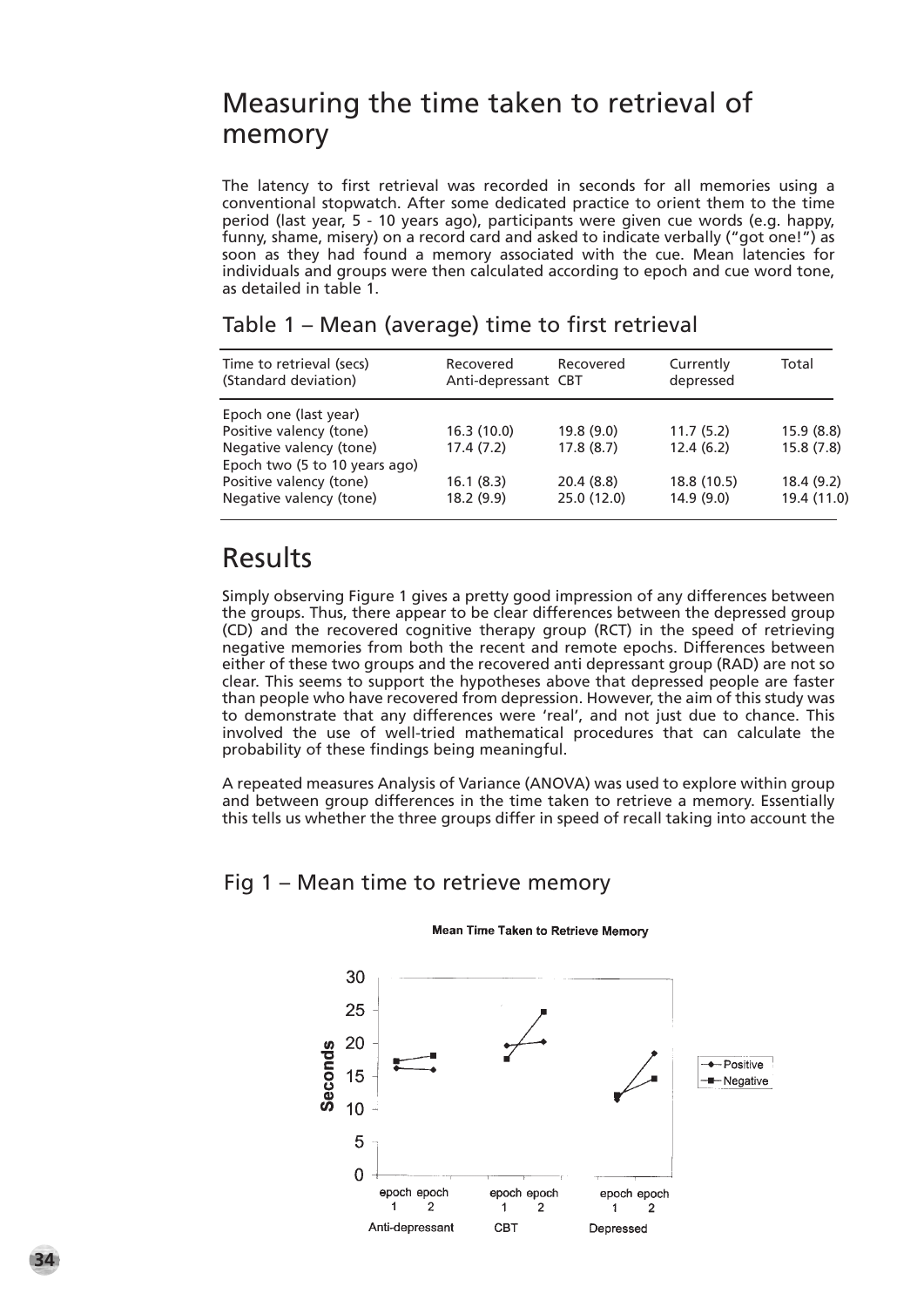emotional tone of the cue word, and the epoch from which the memory came and all of the combinations of valency and epoch that could possibly exist. The results of the ANOVA are set out in table 2.

| Effect           | df             | Mean square | F     | р       |
|------------------|----------------|-------------|-------|---------|
| Between subjects |                |             |       |         |
| Groups           | 2              | 684.20      | 3.585 | $.035*$ |
| Error            | 48             | 190.87      |       |         |
| Within subjects  |                |             |       |         |
|                  | 1              | 461.10      | 6.596 | $.013*$ |
| Epoch            | $\overline{2}$ | 95.72       | 1.369 | .264    |
| Epoch * group    | 48             | 69.91       |       |         |
| Error            | 1              | 9.28        | .320  | .574    |
| Valency          | $\overline{2}$ | 51.69       | 1.781 | .179    |
| Valency * group  | 48             | 29.02       |       |         |
| Error            | 1              | 14.14       | .471  | .496    |
| Epoch * valency  | $\overline{2}$ | 132.30      | 4.409 | $.017*$ |
|                  | 48             | 30.01       |       |         |

### Table 2 – Repeated measures ANOVA on latencies to first retrieval

Error

## Main analysis

The important numbers in Table 2 are the ones with an asterisk beside them. These indicate a difference between the groups that is beyond chance. This kind of difference is often referred to as a 'significant' difference. Having spotted a potential difference between the groups further calculations need to be done to see which group or groups are different from which. Comparing and contrasting groups like this is often called 'post-hoc' statistics'.

In this study there were significant differences between the three groups in speed of retrieval. Further examination using post hoc tests revealed that the only real difference was between the CD group and the RCT group. The RAD group was hung in between and showed itself to be no different to the RCT or the CD groups. In keeping with the results of other studies, all three groups were significantly slower at retrieving memories from the remote epoch (5 to 10 years ago) as opposed to the recent (last 12 months), but this slowing seemed more or less the same across the three groups.

However, the most interesting and meaningful finding emerged when the emotional tone of the cue word and the time period (epoch) of the memory were considered together. In this analysis, the post-hoc tests revealed that, with more distant memories, the RCT group were significantly slower than the CD group in the retrieval of recollections that were responses to negative cues. This may seem a bit of a leap of faith, but in this case we were looking at the impact of two different variables and combining them. Firstly we looked at the effect of the positive or negative attributes (valency) of the cue word, and secondly we examined the effect of the recentness of the time period from which the memory came. This let us look at somewhat more detailed questions. We knew from the first 'trawl' of results that the recentness effect (more remote memories take longer to retrieve) affected all three groups about the same. However, was this effect consistent if we took into account the valency of the word that was acting as a cue for the memory? This study revealed a very pronounced difference in the way the groups behaved, best described as a relative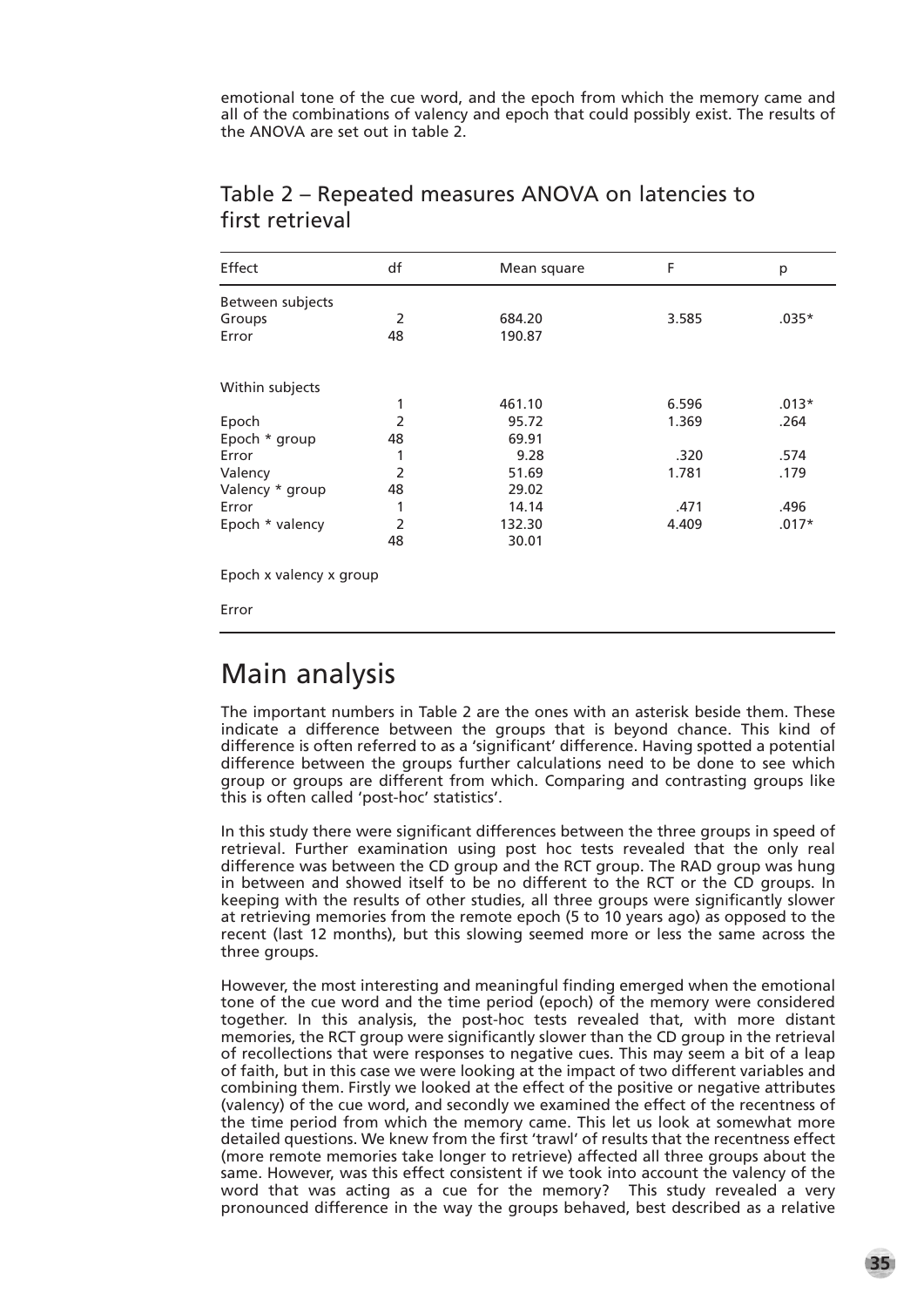slowness on the part of the RCT group in retrieving memories that came from a more distant time period and which were cued by words that were negative. For the most part (about 99%), these memories were themselves emotionally negative. The following is an attempt to summarise these results and make sense of them in terms of different responses to treatments.

### Discussion: what's this got to do with cognitive therapy?

In cognitive therapy the process of change is brought about through a range of techniques that may well affect the way events are remembered. Tools like automatic thought records and positive data logs (Greenberger and Padesky, 1995) help people to look carefully at their memories of past events and to reappraise difficult (negative) emotional experiences. The therapeutic process also involves identifying the assumptions and core beliefs an individual holds with a view to changing those that are clearly unhelpful. The way a person makes sense of their world is bound to depend on their past experiences and therefore, by default, beliefs and attitudes will be shaped by personal memories The idea that personal memory is important in shaping expectations about the self, the world and the future ("I think this way because of how I remember things") is fundamental to the content and process of CBT (and most other forms of psychotherapy). It is also consistent with much academic dialogue on the nature of psychological distress (Williams, 1996; Williams, 1997; Teasdale, Segal, & Williams, 1995; Teasdale, 1996; Brewin, 1989; Brewin, 1996).

Whilst the status of CBT's 'mode-specific' effects may still be open to question, consideration of the role of memory in the therapeutic process presents us with a subtle shift away from a directly identifiable mediator such as scores on the Dysfunctional Attitude Scale, to something much more subtle and interesting such as the way potentially depressing thoughts are reviewed, interpreted and processed. These changes, as Whisman (1993) proposes, may not be immediately apparent, but they do have a significant impact on our emotional experience, affecting the way that we think, feel and act. The idea that latency of retrieval might reflect effortful processing is certainly not new within the field of cognitive psychology (McCloskey, Aliminosa, & Sokol, 1991). However, the use of latency measures to infer attitudinal or behavioural responses in the field of social cognition is relatively new territory.

Sheppard & Teasdale (2000) propose that there is a relationship between speed of processing and the type of material that is being accessed. Thus, faster responses reflect rapid access to 'precomputed' beliefs that are consistent with a particular attitude, whereas slower responses might indicate a higher degree of thoughtfulness about whether an attitude or behaviour applies to, or makes sense to that person. In their recent study they refer to this process as 'metacognitive monitoring'. They suggest that slowing down in response to material that challenges emotional wellbeing reflects a controlled process. Thus the non-depressed participants were evaluating potential responses to each DAS item in relation to prevailing predominantly held beliefs. When the non-depressed participants detect a mismatch they double-check the response before translating it into action, hence the slowing of their responses. The tendency for depressed people not to do this is described as a 'deficit in metacognitive monitoring'. In this study the slowing of the recovered CBT group in response to negative cue words on the Autobiographical Memory Test draws an interesting parallel with Sheppard and Teasdale's (2000) findings. Thus, it could be argued that for the RCT group, the process of retrieval on this task (distant memories from negative cues) was for some reason, much more effortful and therefore slower than for the other two experimental groups, perhaps reflecting a kindred tendency for people who have had CBT to reject material inconsistent with their core beliefs or aspirations at that time. In this case the task might lead to the retrieval of distant negative memories, which may well make me feel bad. This fits in well with the idea that cognitive therapy does indeed develop cognitive skills, getting people to rethink dysfunctional thoughts. Memory retrieval might be particularly painful if the memories were from a time period which clearly predates any therapeutic change, hence the difference in the remote (5-10 years ago) epoch.

As Barber & DeRubeis (1989) suggest, cognitive therapy may be effective because it inculcates the habit of having second thoughts about negative thoughts rather than accepting them as valid statements about reality. This particular notion provides the theoretical underpinning for a new but well researched form of treatment, 'Mindfulness-Based Cognitive Therapy' (Teasdale, Segal, Williams, Ridgeway, Soulsby, **36** & Lau, 2000, Segal, Williams, & Teasdale, 2002) which aims to help recovered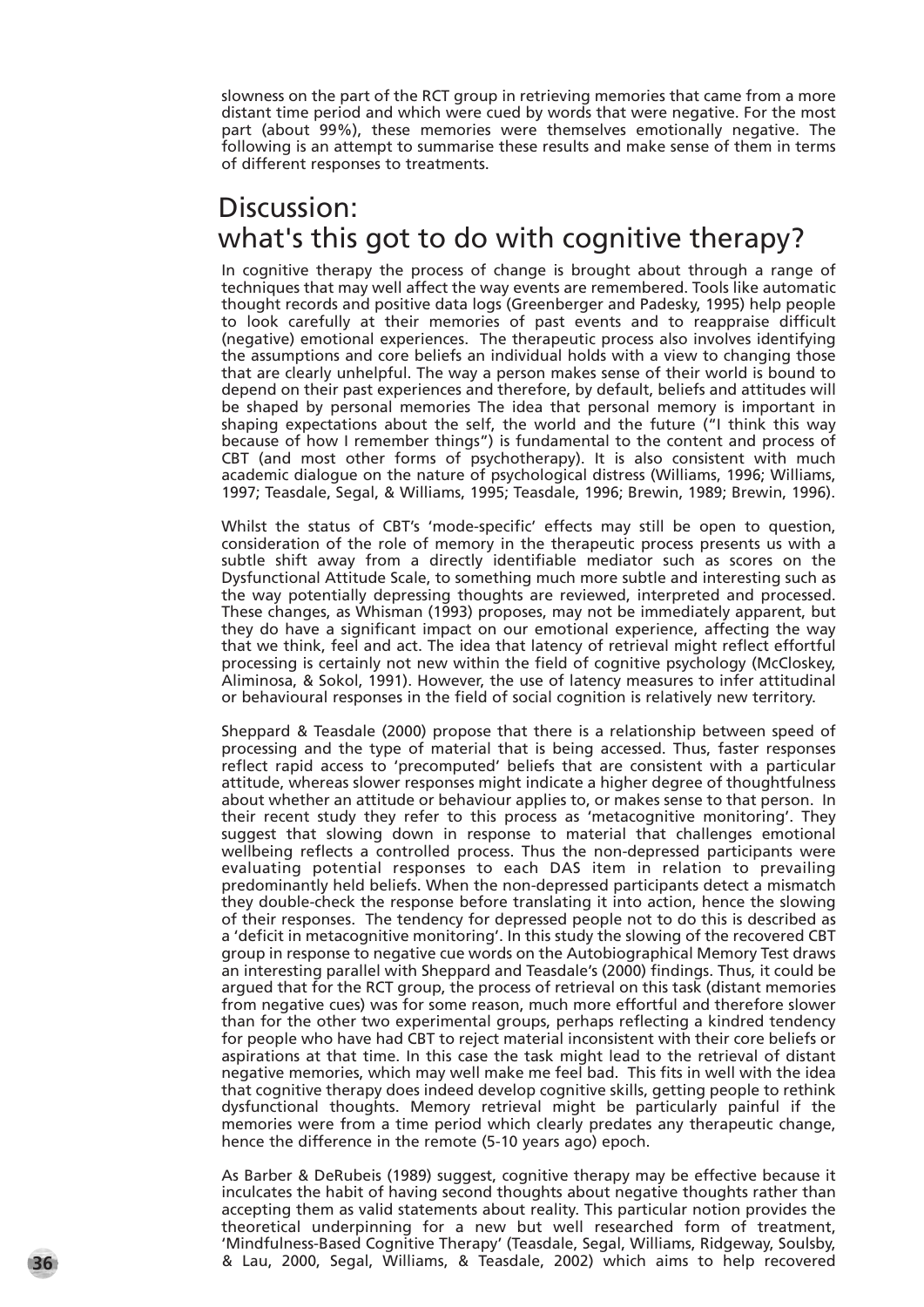'Mindfulness-Based Cognitive Therapy' (Teasdale, Segal, Williams, Ridgeway, Soulsby, & Lau, 2000, Segal, Williams, & Teasdale, 2002) which aims to help recovered depressed patients to disengage from negative thought patterns arising in the presence of low mood. However, it is interesting to note that the authors of the new mindfulness-based approach to CBT propose that it may not be useful in the acute phase of a depressive episode, and that the techniques are best taught in a nondepressed state. This suggests once again that mood plays an important role in determining whether we can accept these cognitive changes in the first place!

### Conclusions

This study provided some evidence that cognitive therapy might affect the way people respond to negative memories. In comparison to people who were clinically depressed at the time of the study, people who have recovered from depression using cognitive therapy seem to slow down considerably when asked to retrieve a distant memory from a negative cue. This slowing down by RCT was more significant than any tendency for the CD group to 'speed up' to negative cues, or, for that matter, to slow down to positive cues, since this group showed no difference to the recovered antidepressant group on any of these measures.

It goes without saying that these observations leave lots of questions unanswered and the conclusions must be regarded as speculative rather than concrete proof of anything. However, given that the two recovered groups were clearly very similar in terms of depression status (8.35 vs. 9.0 on the BDI-2) it must raise the questions about whether the effect is a result of the treatments the two groups received. It could be argued that educational or social differences were responsible, but these were analysed in detail and no obvious differences emerged. Another speculation involves what is sometimes referred to as the 'differential sieve' effect. This would contend that people who are appropriate for cognitive therapy are somehow 'naturally' going to behave differently than the other groups. Although this is of course possible, it seems a bit unlikely. From a methodological viewpoint two more charges could be levelled against this investigation. First, it could be argued that crosssectional studies do not necessarily reflect a valid change process. In other words the difference between RAD and RCT may be due to other, random factors and not therapy. The only way to counteract this argument would be to undertake a prospective study - following up people before and after cognitive therapy to see if they did indeed slow down on their recall of distant negative memories. Secondly, it could be argued that the effect is not specific to cognitive therapy. Thus, any form of talking therapy may have the same impact and it is therefore unreasonable to accord therapeutic rights to cognitive therapy alone. The way to test this would be to introduce another 'talking therapy' group into the study and make direct comparisons. This is ongoing.

Taking all these criticisms into account, this study does suggest that CBT for depression really does affect the way a person thinks. A CBT survivor will tend to slow down on encountering certain types of negatively cued material. It would be nice (for practitioners and clients alike) to think that this was both a therapeutic effect and one that conferred some resistance to future episodes of depression. Perhaps, to repeat Barber & DeRubeis (1989), cognitive therapy is effective because it inculcates the habit of having second thoughts about negative thoughts rather than accepting them as valid statements about reality. In other words, it slows you down when you hit the bad stuff and gives you the time to think it through.

### References

Andrews, G.2001. Placebo response in depression: Bane of research, boon to therapy. British Journal of Psychiatry, 178, 192-194.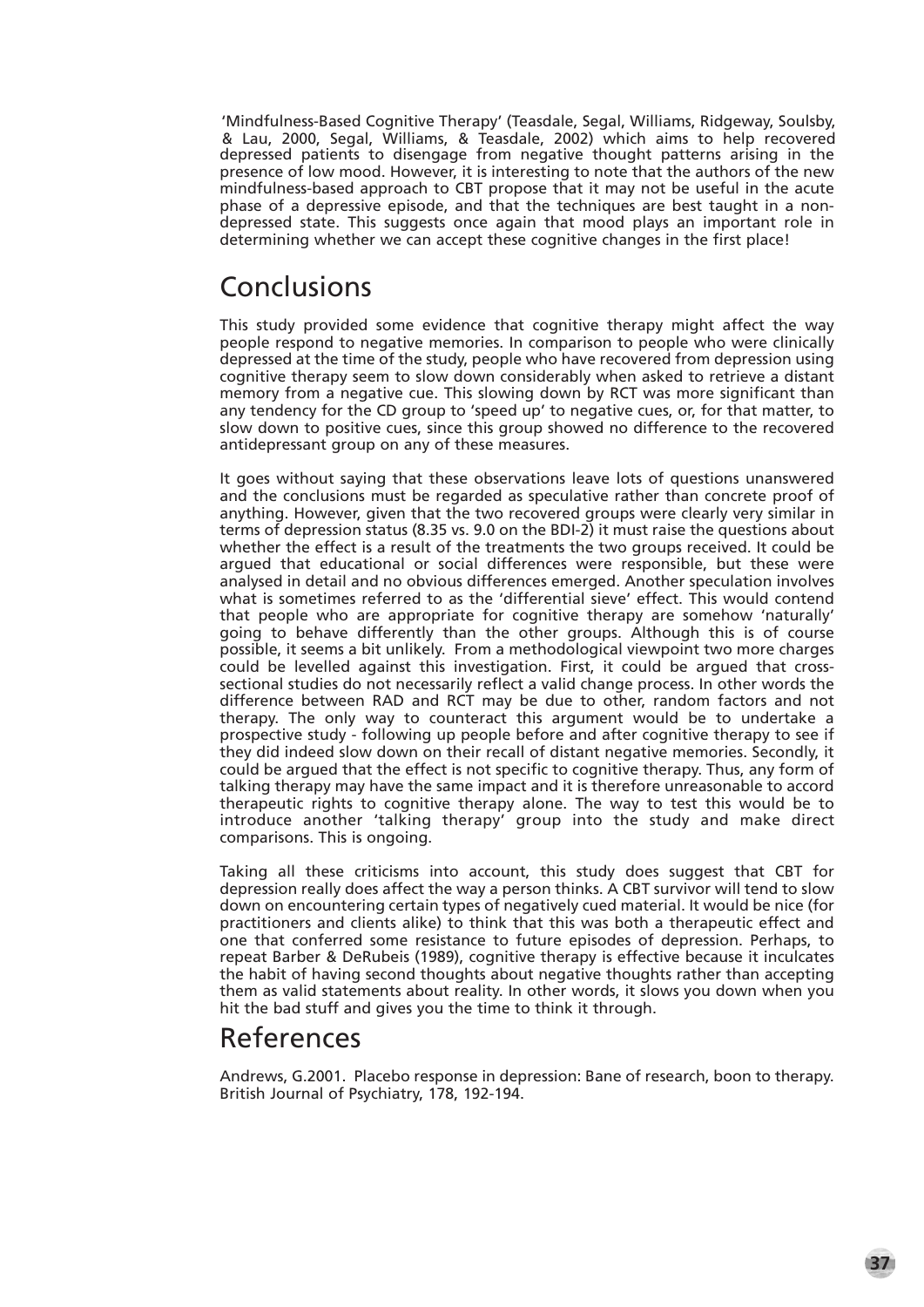Barber, J. P. & DeRubeis, R. J. 1989. On second thought: Where the action is in cognitive therapy for depression. Cognitive Therapy & Research, 13, 441-457.

Barkham, M., Margison, F., Leach, C., Lucock, M., Mellor-Clark, J., Evans, C., Connell, J., Audin, K., & McGrath, G. 2001. Service profiling and outcomes benchmarking using the CORE-OM: towards practice-based evidence in the psychological therapies. Journal of Consulting and Clinical Psychology, 69, 184-196

Beck, A. T., Steer, R. A., & Brown, G. K. Beck Depression Inventory, 2nd Edition. Manual. 1997. San Antonio, The Psychological Corporation. Ref Type: Generic

Beck, A. T., Ward, C. H., Mendelson, M., Mock, J., & Erbaugh, J. 1961. An Inventory for Measuring Depression. Archives of General Psychiatry, 4, 561-571.

Billings, A. G., Cronkite, R. C., & Moos, R. H. 1983. Social-environmental factors in unipolar depression: Comparisons of depressed patients and non-depressed controls. Journal of Abnormal Psychology, 92, 119-133.

Blackburn, I.-M. & Twaddle, V. 1996. Cognitive Therapy in Action, A practitioner's Casebook. London.: Souvenir Press.

Brewin, C. R. 1989. Cognitive change processes in psychotherapy. Psychological Review, 96, 379-394.

Brewin, C. R. 1996. Theoretical Foundations of Cognitive-Behaviour Therapy for Anxiety and Depression. Annual Review of Psychology., 47, 33-57.

Brewin, C. R. & Andrews, B. 1998. Recovered Memories of Trauma: Phenomenology and Cognitive Mechanisms. Clinical Psychology Review, 18, 949-970.

DeRubeis, R. J., Evans, M. D., Hollon, S. D., Garvey, M. J., Grove, W. M., & Tuason, V. B. 1990. How does cognitive therapy work? Cognitive change and symptom change in cognitive therapy and pharmacotherapy for depression. Journal of Consulting & Clinical Psychology., 58, 862-869.

Farmer, A., Harris, T., Redman, K., Mahmood, A., Sadler, S., & McGuffin, P. 2001. The Cardiff Depression Study: a sib-pair study of dysfunctional attitudes in depressed probands and healthy control subjects. Psychological Medicine, 31, 627-633.

Feighner, J. P.1999. Mechanism of action of antidepressant medications. [Review] [53 refs]. Journal of Clinical Psychiatry., 60, Suppl-11.

Greenberger, D. & Padesky, C. A., 1995. Mind over Mood, A Cognitive Therapy Manual for Clients. New York: Guilford.

Hollon, S. D. & Kendall, P. C. 1980. Cognitive self-statements in depression, development of an automatic thoughts questionnaire. Cognitive Therapy and Research, 4, 383-395.

Imber, S. D., Pilkonis, P. A., Sotsky, S. M., Elkin, I., Watkins, J. T., Collins, J. F., Shea, M. T., & Leber, W. R.,1990. Mode-Specific Effects Among Three Treatments for Depression. Journal of Consulting and Clinical Psychology, 58, 352-359.

Ingram, R. E., Miranda, J., & Segal, Z. 1998. Cognitive Vulnerability to Depression. New York: Guilford.

King, M., Sibbald, B., Ward, E., Bower, P., Lloyd, M., Gabbay, M., & Byford, S.. 200. Randomised controlled trial of non-directive counselling, cognitive– behaviour therapy and usual general practitioner care in the management of depression as well as mixed anxiety and depression in primary care. Health Technology Assessment, Vol. 4: No. 19.

Kuyken, W. & Dalgleish, T. 1995. Autobiographical memory and depression. British Journal of Clinical Psychology, 34, 89-92.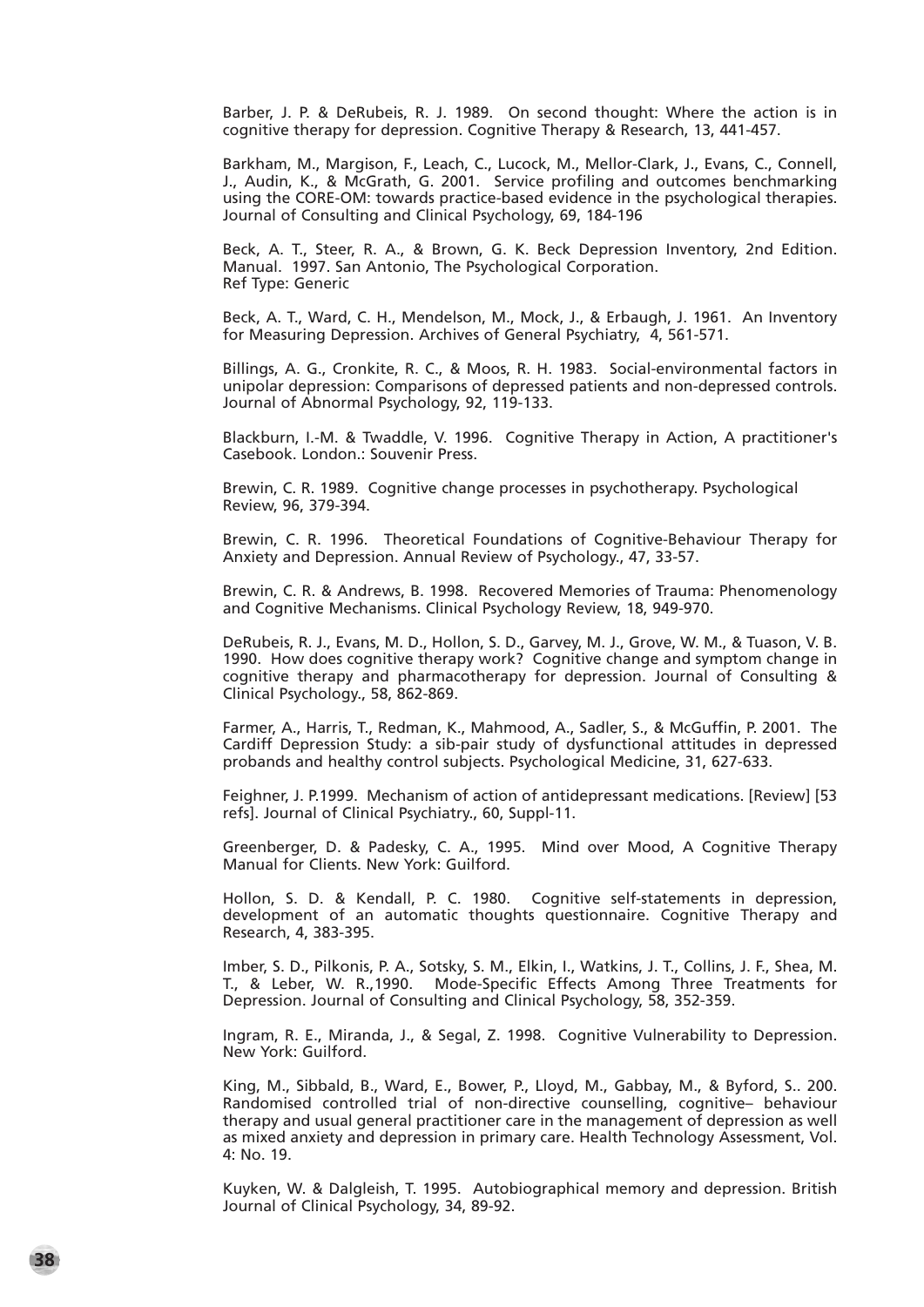Lister, T.M., Barton, S., & Morley, S. 2003. The Effect of Cognitive Behaviour Therapy on the Specificity of Personal Memories – a Preliminary Study. Paper presented at British Association of Behavioural and Cognitive Psychotherapies. July 2003

Lloyd, G. G. & Lishman, W. A. 1975. Effect of depression on the speed of recall of pleasant and unpleasant experiences. Psychological Medicine, 5, 173-180.

Lucock, M., Leach, C., Iverson, S., Lynch, K., Horsefall, K., & Hall, P. 2003. A Systematic Approach to Practice-Based Evidence in a Psychological Therapies Service. Clinical Psychology and Psychotherapy, 10, 389-399

Miranda, J., Persons, J. B., & Nix Byers, C. 1990. Endorsement of Dysfunctional Beliefs Depends on Current Mood State. Journal of Abnormal Psychology, 99, 237-241.

Padesky, C. A. 1993. Socratic Questioning: Changing Minds or Guiding Discovery? Paper to BACP conference London.

Peeters, F., Wessel, I., Merkelbach, H., and Boon-Vermeeren, N. 2002. Autobiographical Memory Specificity and the course of Major Depressive Disorder. Comprehensive Psychiatry, 43, 5, 344-350.

Pierce, J., Morley, S., & Trepka, C. Autobiographical Memory in Recovered Depressives. Memory epoch influences retrieval of specific memories in recovered depressives: A preliminary study. 1999. Unpublished Doctoral thesis

Power, M. J., Duggan, C. F., Lee, A. S., & Murray, R. M. 1995. Dysfunctional Attitudes in Depressed and Recovered Depressed Patients and Their First-Degree Relatives. Psychological Medicine, 25, 87-94.

Safran, J. D., Segal, Z. V., Hill, C., & Whiffen, V. 1990. Refining strategies for research on self-representations in emotional disorders. Cognitive Therapy and Research, 14, 143-160.

Segal, Z. V., Williams, J. M., & Teasdale, J. D. 2002. Mindfulness-based cognitive therapy for depression: A new approach to preventing relapse. New York: The Guilford Press.

Sheppard, L. C. & Teasdale, J. D. 2000. Dysfunctional Thinking in Major Depressive Disorder: A Deficit in Metacognitive Monitoring? Journal of Abnormal Psychology, 109, 768-776.

Teasdale, J.D. 1996. Clinically Relevant Theory: Integrating Clinical Insight with Cognitive Science. In P.M. Salkovskis (Ed.). Frontiers of Cognitive Therapy. New York, Guldford.

Teasdale, J. D., Segal, Z. V., Williams, J. M., Ridgeway, V. A., Soulsby, J. M., & Lau, M. A. 2000. Prevention of relapse/recurrence in major depression by mindfulness-based cognitive therapy. Journal of Consulting & Clinical Psychology., 68, 615-623.

Teasdale, J. D., Segal, Z. V., Williams, J. M. 1995. How does cognitive therapy depressive relapse and why should attentional control (mindfulness) training help? Behaviour Research & Therapy, 33, 25-29

Teasdale, J. D., Taylor, R., & Fogarty, S. J. 1980. Effects of induced elation-depression on the accessibility of happy and unhappy experiences . Behaviour Research and Therapy, 18, 339-346.

Weissman, A. & Beck, A. T. 1978. Development and Validation of the Dysfunctional Attitude Scale. In Paper presented at the 12th annual meeting of the Association for the Advancement of Behaviour Therapy, Chicago..

Whisman, M. A. 1993. Mediators and Moderators of Change in Cognitive Therapy of Depression. Psychological Bulletin, 114, 248-265.

Williams, J. M. G. 1996. Memory Processes in Psychotherapy. In P.M.Salkovskis (Ed.),